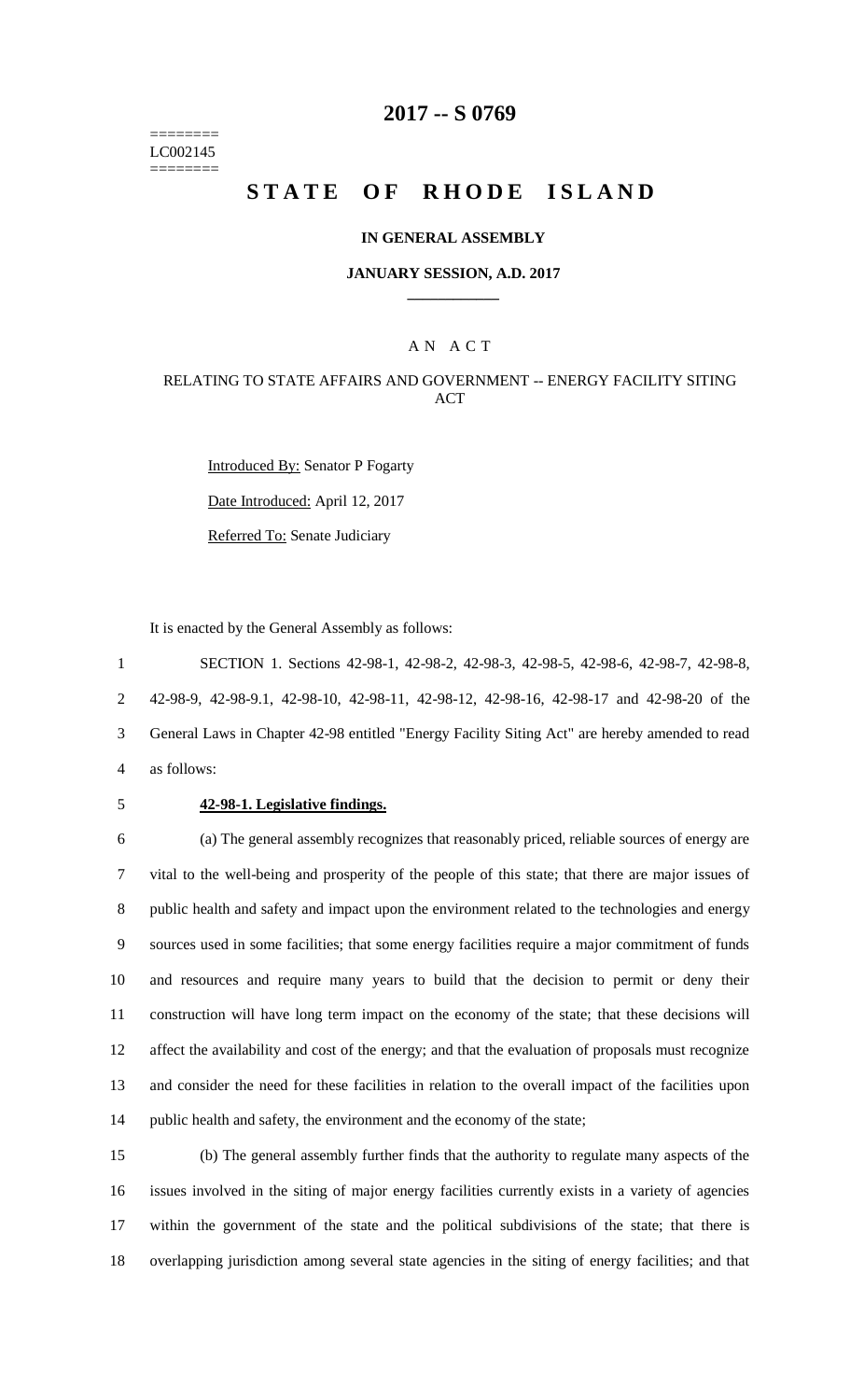there is the potential for conflicting decisions being issued by the various agencies having authority over the different aspects of the siting of a major energy facility;

 (c) The jurisdiction of each state agency should be defined, and the role of each agency in energy siting should be delineated, to eliminate overlap and duplication and to insure that expeditious decisions are made within a time frame to be determined by law; and that in addition to the existing regulation, statewide and regional planning for energy resources and the assessment of our state's need for energy should be on-going activities within Rhode Island;

 (d) The general assembly recognizes that each host community for any proposed or existing energy facility is uniquely affected by the energy facility siting process;

10  $(d)(e)$  There is need for a coordinated decision on any major energy facility; the technical expertise for this evaluation is available within existing agencies involved with the siting process; and

13  $(e)(f)$  There is a need for coordinating and expediting the review of each state agency and that the authority and responsibility to perform that function should be established.

#### **42-98-2. Declaration of policy.**

It shall be the policy of this state to assure that:

 (1) The facilities required to meet the energy needs of this and succeeding generations of Rhode Islanders are planned for, considered, and built in a timely and orderly fashion;

 (2) Construction, operation, and/or alteration of major energy facilities shall only be undertaken when those actions are justified by long term state and/or regional energy need forecasts;

 (3) The energy shall be produced at the least possible cost to the consumer consistent with the objective of ensuring that the construction, operation, and decommissioning of the facility shall produce the fewest possible adverse effects on the quality of the state's environment; most particularly, its land and its wildlife and resources, the health and safety of its citizens, the purity of its air and water, its aquatic and marine life, and its esthetic and recreational value to the public;

 (4) The licensure and regulatory authority of the state be consolidated in a single body, which will render the final licensing decision concerning the siting, construction, operation and/or alteration of major energy facilities;

 (5) An energy facility planning process shall be created through which the statewide planning program, in conjunction with the division of public utilities and carriers, will be empowered to undertake evaluations and projections of long and short term energy needs, and any other matters that are necessary to establish the state energy plans, goals, and policies. The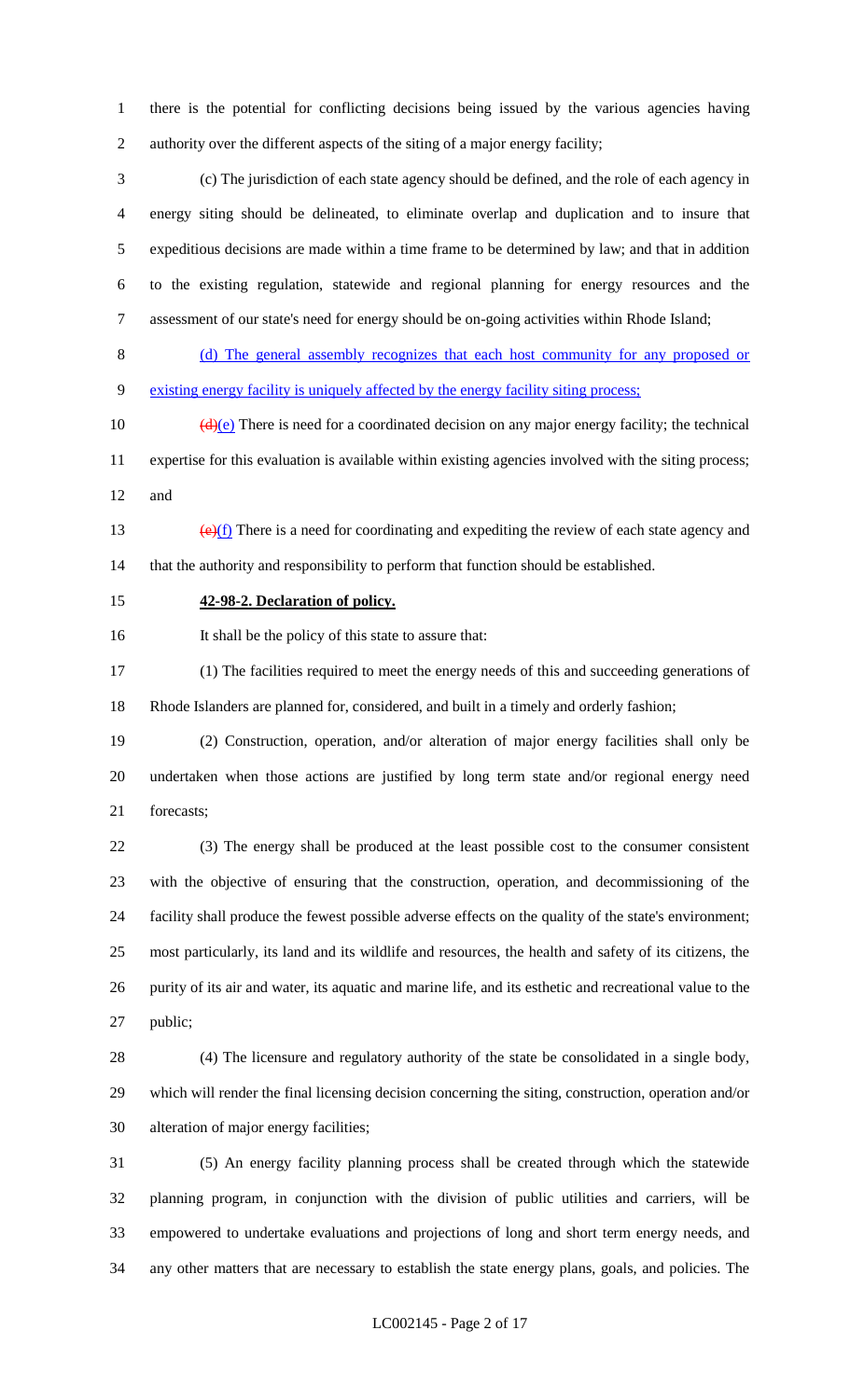state planning council shall be authorized and empowered to adopt a long term plan assessing the state's future energy needs and the best strategy for meeting them, as part of the state guide plan by January 1, 1991.

 (6) The construction, operation and/or alteration of major energy facilities shall be consistent with the state's established energy plans, goals, and policy.

- (7) Before approving the construction, operation and/or alteration of major energy facilities, the board shall determine whether cost effective efficiency and conservation opportunities provide an appropriate alternative to the proposed facility.
- (8) The energy facilities siting board shall give priority to energy generation projects based on the degree to which such projects meet, criteria including, but not limited to:
- (i) Using renewable fuels, natural gas, or coal processed by "clean coal technology" as 12 their primary fuel;
- 13 (ii) Maximizing efficiency;

14 (iii) Using low levels of high quality water;

- (iv) Using existing energy-generation facilities and sites;
- (v) Producing low levels of potentially harmful air emissions;
- (vi) Producing low levels of wastewater discharge;
- (vii) Producing low levels of waste into the solid waste stream; and
- (viii) Having dual fuel capacity.
- The board shall, within its rules and regulations, provide guidelines and definitions of

21 appropriate standards for the criteria designated in this subsection by January 1, 1991.

- **42-98-3. Definitions.**
- (a) "Agency" means any agency, council, board, or commission of the state or political subdivision of the state.

 (b) "Alteration" means a significant modification to a major energy facility, which, as determined by the board, will result in a significant impact on the environment, or the public health, safety, and welfare. Conversion from one type of fuel to another shall not be considered to be an "alteration."

## (c) "Board" for purposes of this chapter refers to the siting board.

 (d) "Major energy facility" means facilities for the extraction, production, conversion, and processing of coal; facilities for the generation of electricity designed or capable of operating at a gross capacity of forty (40) megawatts or more; transmission lines of sixty-nine (69) Kv or over; facilities for the conversion, gasification, treatment, transfer, or storage of liquified natural and liquified petroleum gases; facilities for the processing, enrichment, storage, or disposal of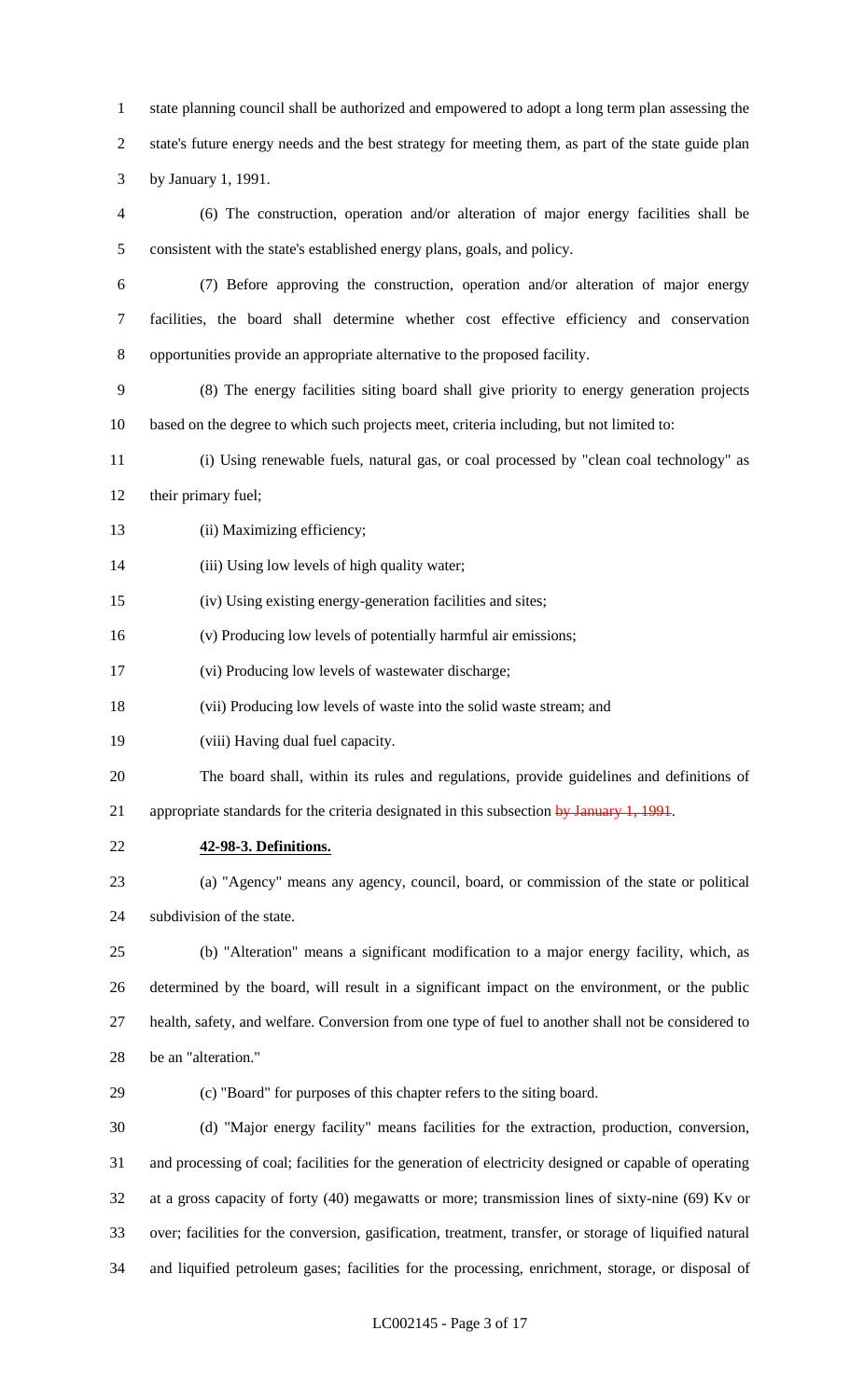nuclear fuels or nuclear byproducts; facilities for the refining of oil, gas, or other petroleum products; facilities of ten (10) megawatts or greater capacity for the generation of electricity by water power, and facilities associated with the transfer of oil, gas, and coal via pipeline; any energy facility project of the Rhode Island economic development corporation; the board may promulgate regulations to further define "major energy facility" to the extent further definition is required to carry out the purpose of this chapter, provided that any waste to energy facility shall not be deemed a major energy facility for the purposes of this chapter.

8 (e) "Clean coal technology" means one of the technologies developed in the clean coal 9 technology program of the United States Department of Energy, and shown to produce emissions 10 levels substantially equal to those of natural gas fired power plants.

11 (f) "Host community" means any city or town in the state in which all or a portion of a

12 proposed or existing energy facility shall be or is located.

## 13 **42-98-5. Board established.**

14 (a) There is established the siting board which shall be a part of state government. The 15 When the board sits for any purpose related to a proposed or existing facility, the siting board 16 shall consist of three  $(3)$  five  $(5)$  members, as follows: the chairperson of the public utilities 17 commission, who shall serve as chairperson of the siting board; the director of the department of 18 environmental management; and the associate director of administration for planning; and two (2) 19 members designated by the council of the host community. If there is more than one host 20 community, the council of the two (2) most affected communities shall each designate one 21 member. Any member of the board who recuses him or herself or is otherwise unable to fulfill 22 their obligations shall designate his or her own successor from his or her respective agency or in 23 the case of members designated by a town council, a successor shall be appointed in like manner.

24 (b) Each member of the board shall take an oath to administer the duties of office 25 faithfully and impartially and that oath shall be filed in the office of the secretary of state.

26 (c) The members of the board who serve in their capacity as an employee of the state or 27 quasi-state agency or municipality shall serve without compensation. <del>but</del> Members of the board 28 who are not employees of the state or municipality shall receive reasonable compensation for 29 their services, as determined by the board chairperson. All members of the board shall be 30 reimbursed for their actual expenses necessarily incurred in the performance of their duties. Such 31 compensation and expense reimbursement shall be paid monthly by the applicant. The board may 32 engage, at the applicant's expense, any consultants or expert witnesses that it deems necessary to 33 implement its statutory responsibilities; provided, however, that to the maximum extent possible, 34 board staff be drawn from existing state agencies. The board shall select a coordinator to be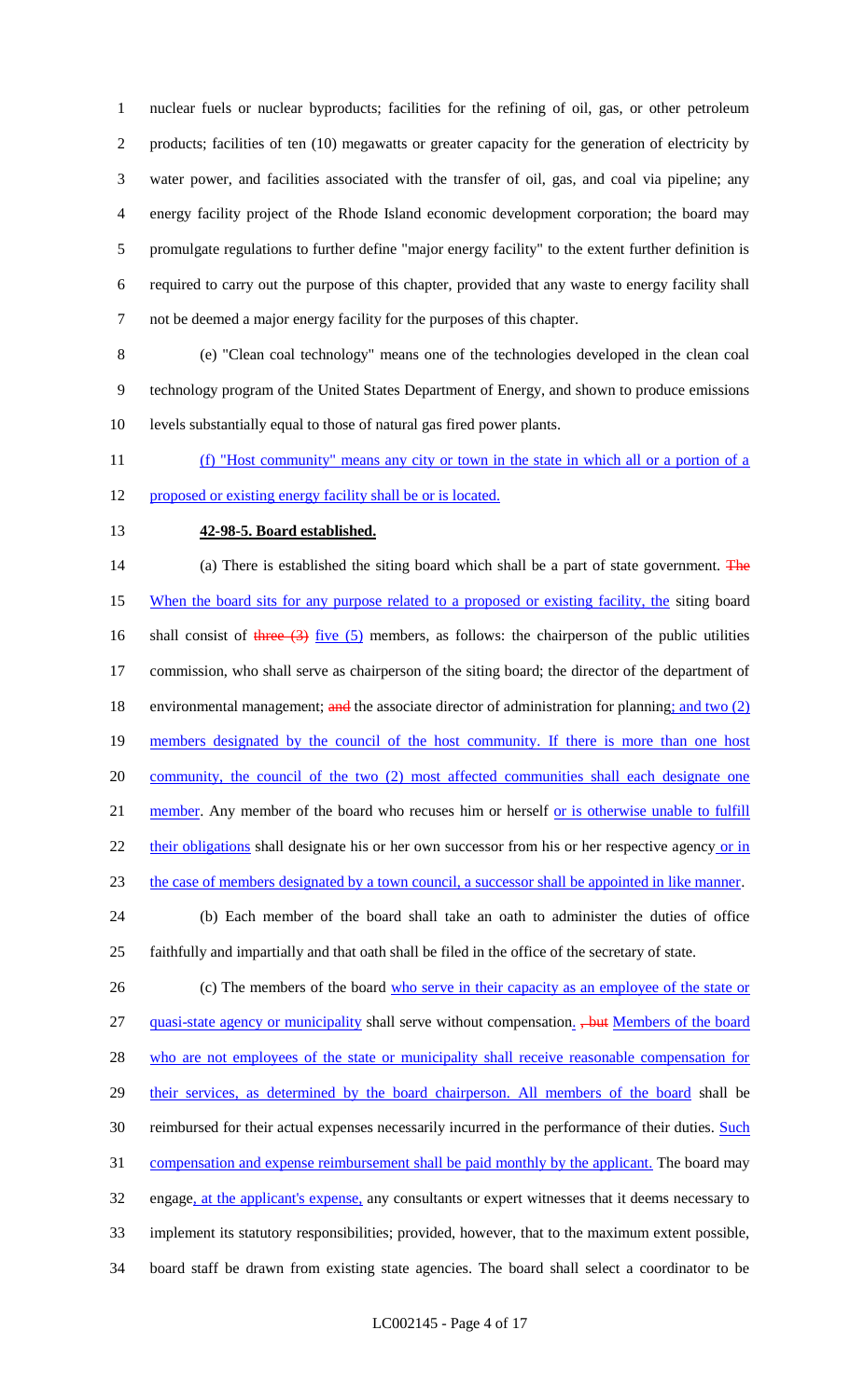responsible for the publication and distribution of all official minutes, reports, and documents and to further serve as director of the board staff, which shall be located at the division of public utilities and common carriers. The coordinator, under the direction of the chairperson, shall coordinate and expedite the work of the various agencies to ensure that decisions are made within the time frame established by this chapter.

 (d) A quorum shall consist of a majority of the board. A quorum is required to conduct any meeting of the board held for the purpose of consideration and voting upon an adjudicatory decision, a proposal to adopt, amend, or rescind regulations, or any other matter requiring a vote of the board. A majority vote of the board shall be required for all actions, including licensing 10 decisions. *; provided, however However*, one member of the board may conduct any hearings the board is authorized to conduct pursuant to this chapter.

 (e) The board shall maintain and grant free access to records and reports in its files to members of the public during normal working hours and shall permit copies of those records and reports to be made by interested members of the public at their expense; provided, however, that the board shall not permit disclosure, other than to another government agency for the sole purpose of rendering an advisory opinion, of any information obtained by or submitted to the board pursuant to the provisions of this chapter, upon a showing, satisfactory to the board, that the information is entitled to protection as trade secrets or as privileged, confidential, or proprietary information. No other governmental agency shall disclose any trade secrets or privileged, confidential, or proprietary information.

 (f) Time periods within this chapter are directory, not mandatory. For good cause shown, 22 the board may, at its discretion, extend any and all time periods herein.

## **42-98-6. Holding over in office.**

 When the term of office of a member of the siting board expires or otherwise terminates, and that person has participated in hearing all or a substantial part of the evidence in a proceeding before the board, that person shall remain a member of the siting board for the sole purpose of completing the hearing and deciding the matter pending and signing the findings, orders, and 28 judgments in the proceeding. For these services, the person shall be paid reasonable 29 compensation and necessary expenses as fixed by the siting board as composed following the expiration of that person's term of office. For this purpose, a proceeding shall be deemed completed when the siting board enters its final decision therein regardless of whether that decision is or may be appealed to the supreme court and the case remanded to the siting board for further proceedings.

#### **42-98-7. Powers and duties.**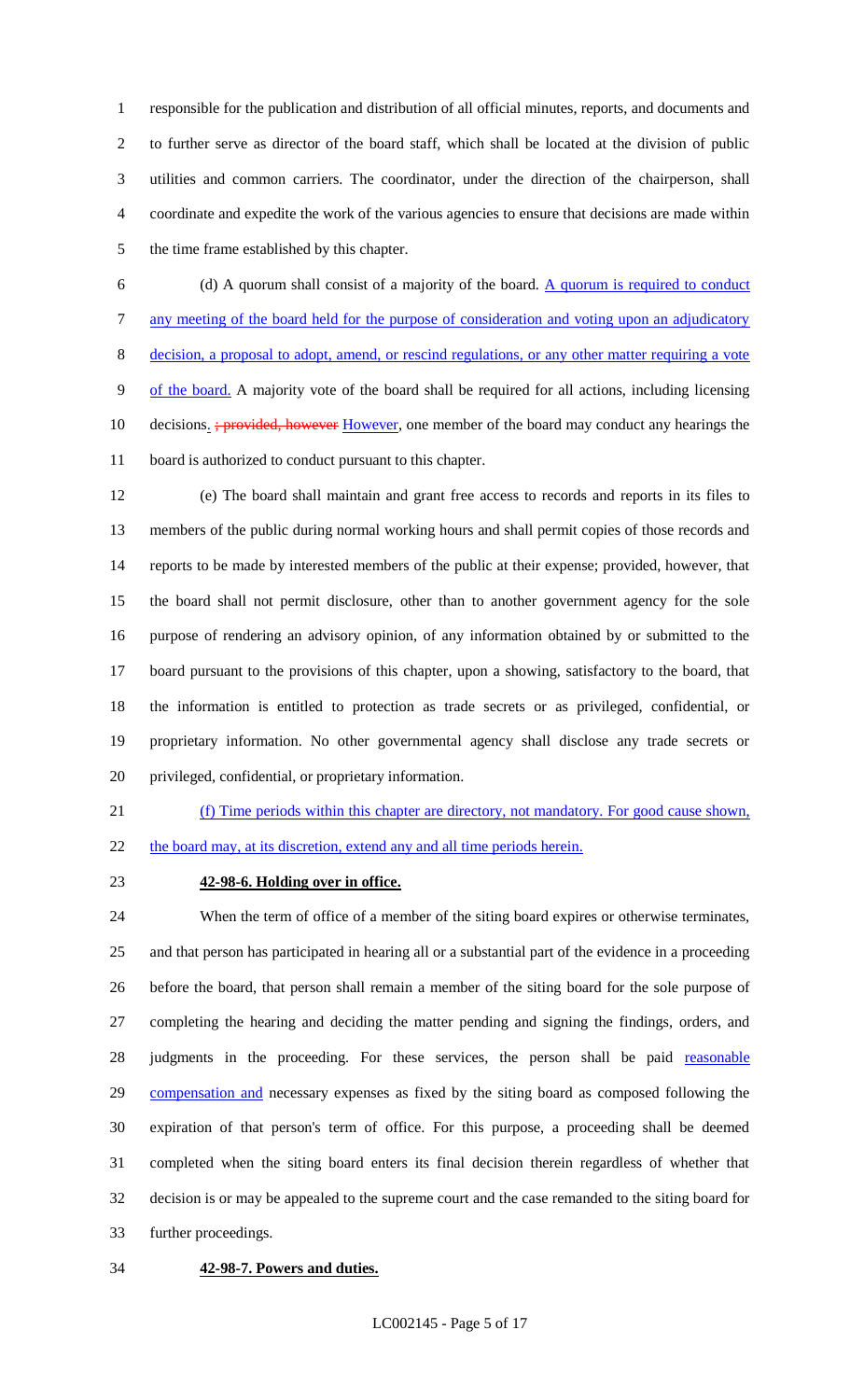(a) (1) The siting board is the licensing and permitting authority for all licenses, permits, assents, or variances which, under any statute of the state or ordinance of any political subdivision of the state, would be required for siting, construction or alteration of a major energy facility in the state.

 (2) Any agency, board, council, or commission of the state or political subdivision of the state which, absent this chapter, would be required to issue a permit, license, assent, or variance in order for the siting, construction, or alteration of a major energy facility to proceed, shall sit and function at the direction of the siting board. These agencies shall follow the procedures established by statute, ordinance, and/or regulation provided for determining the permit, license, assent, or variance, but, instead of issuing the permit, license, assent, or variance, shall forward its findings from the proceeding, together with the record supporting the findings and a recommendation for final action, to the siting board.

 (3) Notwithstanding any provision in this chapter to the contrary, in those instances in which the department of environmental management exercises a permitting or licensing function under the delegated authority of federal law, including, but not limited to, the Federal Clean Water Act (33 U.S.C. § 1251 et seq.), the Resource Conservation and Recovery Act (42 U.S.C. § 6901 et seq.), the Clean Air Act (42 U.S.C. § 7401 et seq.), and those state laws and regulations which implement those federal laws, the department of environmental management shall be the licensing and permitting authority. Moreover, the authority to issue licenses and permits delegated to the department of environmental management pursuant to chapter 1 of title 2 and to the coastal resources management council pursuant to chapter 23 of title 46, shall remain with those agencies, but in all other respects the department of environmental management and the coastal resources management council shall follow the procedures set forth in this chapter.

 (4) Each host community shall prepare and submit to the board a report as to the consistency of the proposed facility with all local ordinances, regulations, standards, and criteria 26 that apply to the facility.

 (b) The siting board is authorized and empowered to summon and examine witnesses and to compel the production and examination of papers, books, accounts, documents, records, certificates, and other legal evidence that may be necessary for the determination of its jurisdiction and decision of any question before, or the discharge of any duty required by law of, the board.

 (c) The siting board is empowered to issue any orders, rules, or regulations as may be required to effectuate the purposes of this chapter.

34 (d) The siting board shall, by regulation, determine the standards for intervention. Each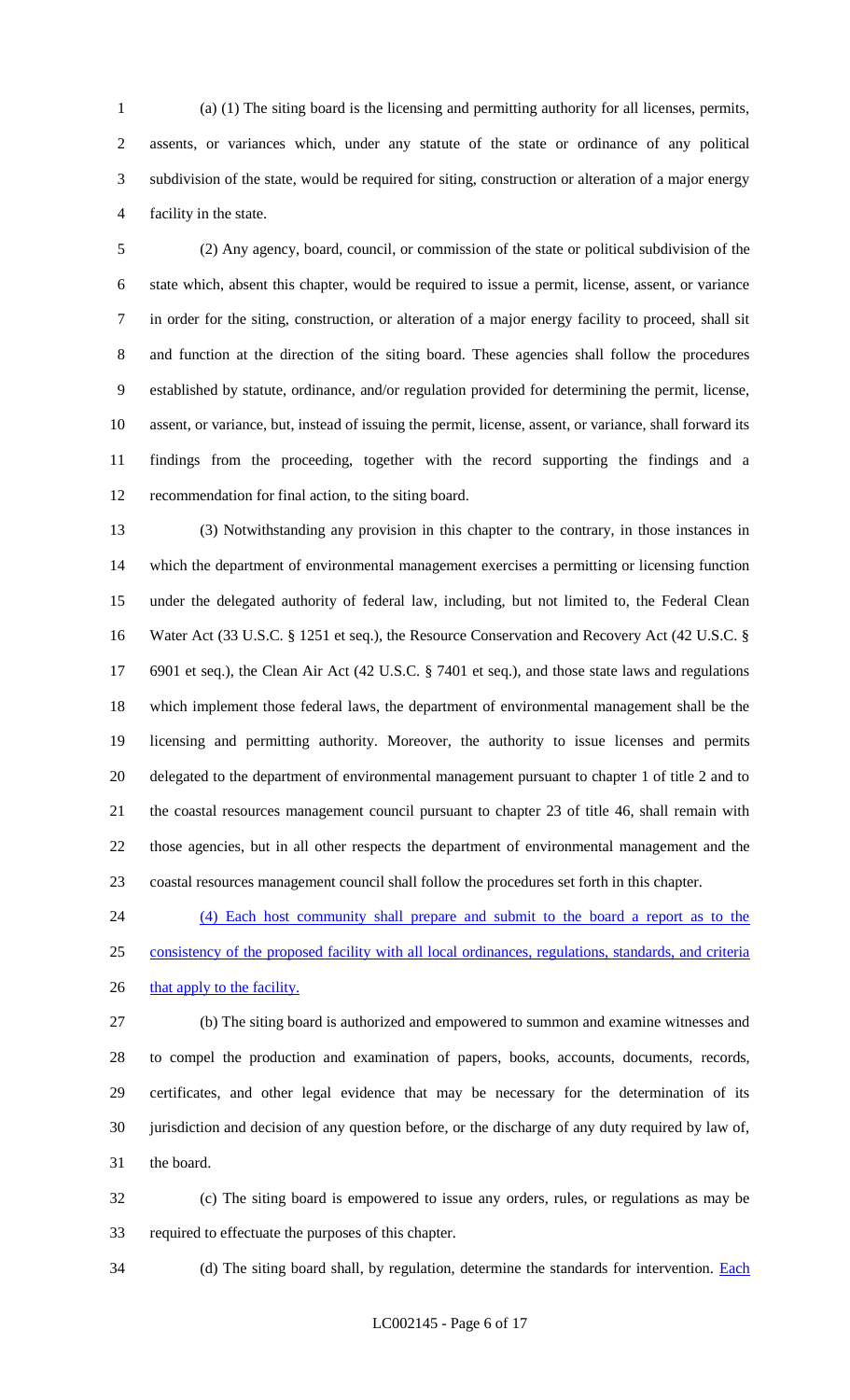#### 1 host community shall be granted intervenor status as of right.

 (e) The siting board's proceedings shall in all respects comply with the requirements of the Administrative Procedures Act, chapter 35 of this title, except where otherwise explicitly provided.

#### **42-98-8. Applications -- Contents -- Acceptance for filing.**

6 (a) The rules and regulations promulgated by the board pursuant to  $\S$  42-98-7(c) shall 7 prescribe the form and contents of applications under this chapter. The board shall review EFSB rules of practice and procedure every two (2) years to ensure standards for filing requirements and application contents are sufficient. The applications shall contain at least the following, where applicable:

 (1) Identification of the proposed owner(s) of the facility, including identification of all affiliates of the proposed owners, as the term is defined in § 39-3-27.

 (2) Detailed description of the proposed facility, including its function and operating characteristics, and complete plans as to all structures, including underground construction and 15 transmission facilities, underground or aerial, associated with the proposed facility and a detailed 16 description of applicant's access to all necessary utilities, including, but not limited to, water, sewer, electric, and gas.

 The complete plans shall be the basis for determining jurisdiction under the energy facility siting act and shall be the plans submitted to all agencies whose permit is required under 20 the law. The application shall include all information which, absent this chapter, the applicant would be required to submit to each agency to obtain a permit, license, variance, or assent.

 (3) A detailed description and analysis of the impact of the proposed facility on its physical and social environment together with a detailed description of all environmental characteristics of the proposed site, and a summary of all studies prepared and relied upon in connection therewith.

 Where applicable these descriptions and analysis shall include a review of current independent, scientific research pertaining to electric and magnetic fields (EMF). The review shall provide data assessing potential health risks associated with EMF exposure. For the purposes of this chapter "prudent avoidance" shall refer to measures to be implemented in order to protect the public from EMF exposure.

 (4) All studies and forecasts, complete with the information, data, methodology, and assumptions on which they are based, on which the applicant intends to rely in showing the need for the proposed facility under the statewide master construction plan submitted annually.

(5) Complete detail as to the estimated construction cost of the proposed facility, the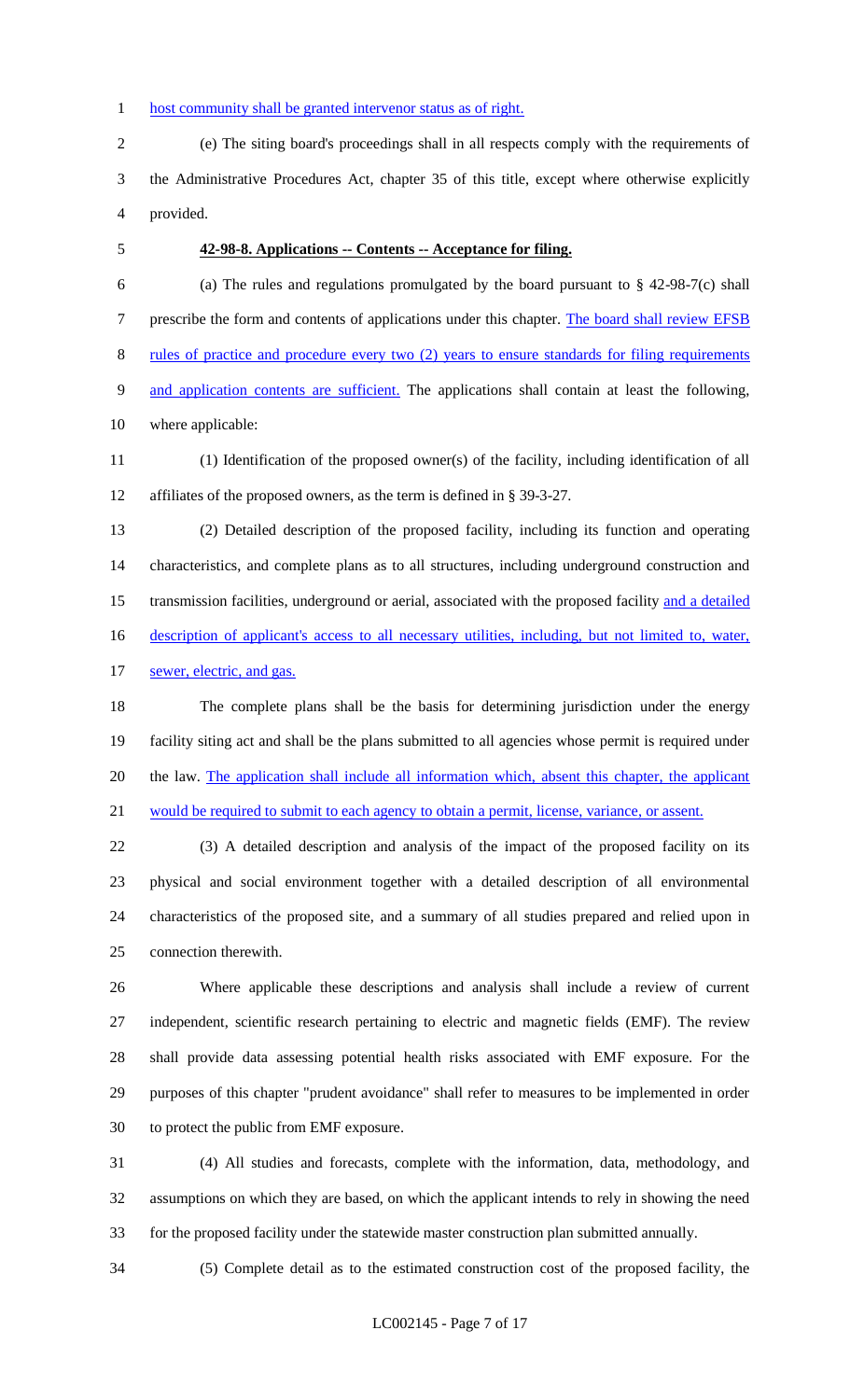projected maintenance and operation costs, estimated costs to the community such as safety and public health issues, storm damage and power outages, estimated costs to businesses and homeowners due to power outages, the estimated unit cost of energy to be produced by the proposed facility, and expected methods of financing the facility.

 (6) A complete life-cycle management plan for the proposed facility, including a detailed schedule providing design, material acquisition, construction, testing, and operation dates; and measures for protecting the public health and safety and the environment during the facility's operations, including, but not limited to, plans for the handling and disposal of wastes from the facility, plans for emergency operations and shutdowns, and plans for the decommissioning of the facility at the end of its useful life.

 (7) A study of alternatives to the proposed facility, including alternatives as to energy sources, methods of energy production, and sites for the facility, together with reasons for the applicant's rejection of these alternatives. The study shall include estimates of facility cost and unit energy costs of alternatives considered.

 (8) A detailed and specific statement as to the effects the proposed facility would have on 16 the ability of the state to meet the carbon-emission-reduction goals set forth in §42-6.2-2(a)(2)

17 (b) Within thirty (30) days of the filing of an applicant application under this chapter, and 18 prior to docketing the application, the board shall notify the applicant whether the application is in the form and addresses the matters that are required by this section and the rules and regulations as are promulgated pursuant to § 42-98-7. An application meeting these requirements shall then be docketed. Any application deemed to be deficient shall be returned to the applicant, 22 together with a concise and explicit statement of the application's deficiencies. Within fifteen (15) 23 days of the resubmission of an application following a rejection for deficiency, the board shall 24 docket the application together with specification of continuing deficiencies noted by the board, if

25 any. The application may be resubmitted once all identified deficiencies have been remedied.

#### **42-98-9. Applications -- Procedures for review -- Preliminary hearing.**

 (a) Within sixty (60) days following the board's docketing of an application the board shall, on not less than forty-five (45) days' notice to all agencies, subdivisions of the state, and the public, convene a preliminary hearing on the application to determine the issues to be considered by the board in evaluating the application, and to designate those agencies of state government and of political subdivisions of the state which shall act at the direction of the board for the purpose of rendering advisory opinions on these issues, and to determine petitions for intervention.

(b) The board shall consider as issues in every proceeding the ability of the proposed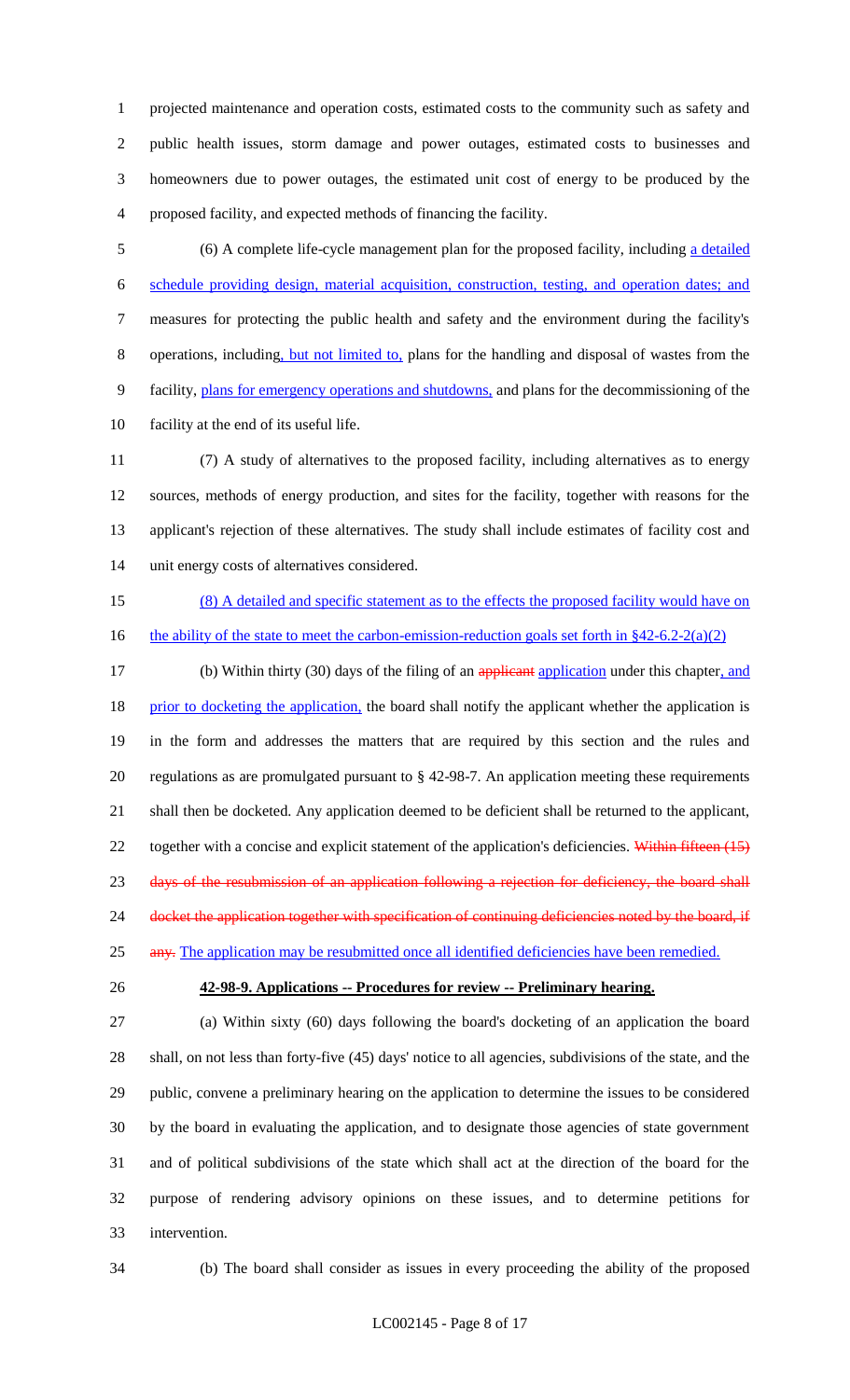facility to meet the requirements of the laws, rules, regulations, and ordinances under which, absent this chapter, the applicant would be required to obtain a permit, license, variance, or assent. The agency of state government or of a political subdivision of the state which, absent this chapter, would have statutory authority to grant or deny the permit, license, variance, or assent, shall function at the direction of the board for hearing the issue and rendering an advisory opinion thereon.

 (c) The board shall limit the scope of any agency's investigation where it finds that more than one agency has jurisdiction over a matter at issue in the licensing process. In these instances, the board shall determine which agency shall make the necessary findings on the issue after giving proper consideration to the expertise and resources available to each of the agencies involved.

 (d) The public utilities commission shall conduct an investigation in which the division of 13 planning of the department of administration, the governor's office of energy assistance resources and the division of public utilities and carriers shall participate and render an advisory opinion as to the need for the proposed facility.

 (e) The statewide planning program within the department of administration shall conduct an investigation and render an advisory opinion as to the socio-economic impact of the 18 proposed facility and its construction and consistency with the state guide plan. This investigation 19 shall include review of municipal comprehensive plans for all host communities to ensure the 20 proposed project conforms to each municipal comprehensive plan.

 (f) The board shall seek advisory opinions from the zoning, planning, and building 22 departments for each host community. The board shall seek advisory opinions from all public utilities serving the facility, including, but not limited to, water, sewer, electric and gas. Advisory opinions from municipal entities shall include a study of the financial impact of the proposed facility on local services, infrastructure, and all public and private property located within three 26 (3) miles of the proposed site boundaries. 27 ( $f(x)$ ) A decision of the board under this section shall be issued within thirty (30) days

 following the conclusion of the preliminary hearing and in any event within forty-five (45) days of the commencement of the hearing.

## **42-98-9.1. Public notice and hearings on construction projects in cities and towns**

**affected.**

(a) The applicant shall notify the host community no less than thirty (30) days prior to

- filing its application with the board.
- $\frac{34}{(a)(b)}$  Upon receiving a utility company application the board shall immediately notify, in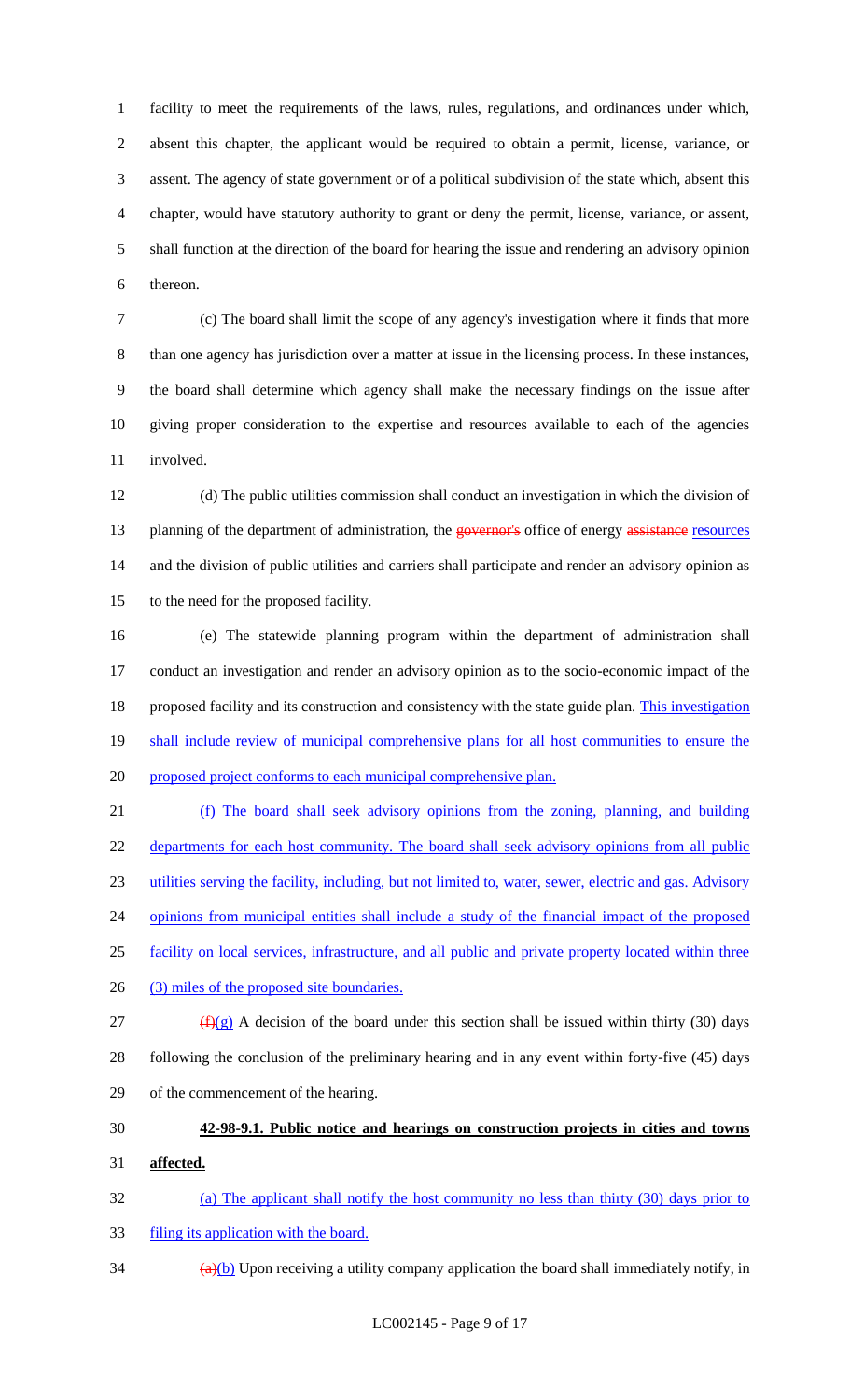1 writing, the councils of the towns and cities affected by the construction. This includes, but is not

2 limited to, each host community.

 $\frac{1}{2}$  (b)(c) The board shall have at least one three (3) public hearing hearings in each town or 4 eity host community affected prior to holding its own hearings and prior to taking final action on 5 the application. All details of acceptance for filing in  $\frac{242-98-8(a)(1)-(a)(6)}{842-98-8(a)(1)}$ 6 through  $(a)(8)$  shall be presented at town or city hearings for public comment. No public hearing 7 shall occur until the application is deemed sufficient and docketed by the board as required in 8 §42-98-8(b). Public hearings shall be held within six (6) months of the date the application is 9 docketed by the board. When the subject of the application is a facility for the generation of 10 electricity, or new facilities for the transmission of electricity, the town or city each host 11 community, including quasi-municipal corporations within the host community, where the 12 proposed facility would be located may request funding from the applicant to perform studies of 13 the local environmental effects of the proposed facility. The expense of those studies shall not 14 exceed the lesser greater of one hundred thousand dollars (\$100,000) one hundred fifty thousand 15 dollars (\$150,000) or one-tenth percent (.1%) of the estimated capital cost of the proposed facility 16 located in such city or town. If the applicant contests the relevance of the requested study, or 17 believes it to be redundant with studies already performed, the applicant may request a ruling 18 from the board whether the study is necessary and reasonably expected to produce relevant 19 information. The board's ruling shall be conclusive and final, and shall not be the basis for an 20 interlocutory appeal, injunction or otherwise delay the board's processing of the application. The 21 applicant shall also pay any and all fees and expenses reasonably incurred by each host 22 community, including quasi-municipal corporations within the host community, to fully 23 participate in the facility siting process, and local review, including, but not limited to, fees and 24 expenses for legal counsel, expert evaluations, transcripts and other costs associated with the 25 entire siting process. 26  $\left(\frac{e}{d}\right)$  The applicant shall notify the citizens in towns and cities affected thirty (30) days 27 prior to public meetings through local papers. Newspaper notice should be at least one-half (1/2) 28 page in size, and shall include a map depicting the project and all associated corridors. If the

29 board determines that any notice was substantially inaccurate, then the board may order an

30 additional hearing with appropriate notice.

31  $(d)(e)$  The applicant shall notify abutting the following land owners individually, in 32 writing, thirty (30) days prior to the any hearings, by certified mail, postage prepaid.

33 (1) For proposed or existing electric generating facilities, applicants shall notify all land

34 owners whose property is located within three (3) miles of the proposed site boundaries;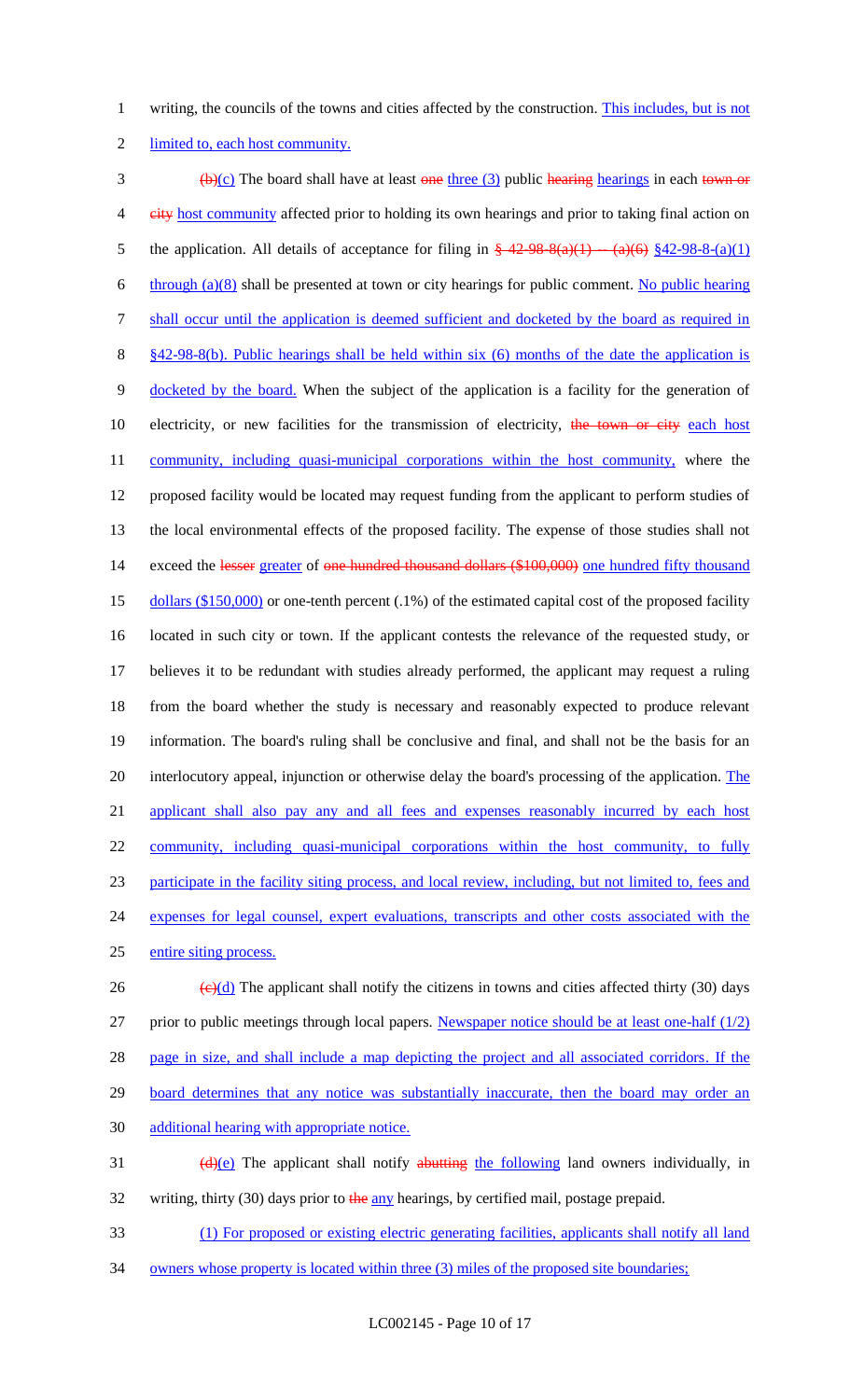(2) For all other projects, applicants shall notify all land owners whose property is located

within one mile from the proposed project or corridor.

 $\frac{1}{2}$  (e)(f) Public input shall be a part of the decision making decision-making process.

**42-98-10. Agency procedures -- Advisory opinion.**

 (a) Each agency of the state or political subdivision of the state designated under § 42-98- 9 shall proceed to consider the issue or issues consigned to it for review. Each agency shall conclude its consideration and issue its advisory opinion not more than six (6) months following its designation under § 42-98-9 and receipt of all details required in §42-98-8(a)(1) through 9 (a) $(8)$ , or any lesser time that the board may require, or the right to exercise the function shall be 10 forfeited to the board. If sufficient details to allow agencies to consider and issue advisory 11 opinions are unavailable for any reasons, the application proceeding shall be suspended for up to 12 sixty (60) days to allow sufficient details to be submitted by the applicant. If, at the end of sixty (60) days, sufficient details have not been provided in writing, the application shall be denied 14 with prejudice.

 (b) Advisory opinions issued by agencies designated under § 42-98-9 shall not be considered as final decisions of the agencies making the opinions, and shall not be subject to judicial review under § 42-35-15, or any other provision of the general laws.

 (c) Advisory opinions issued by zoning boards of review, building inspectors, or any other agency of a municipality designated under § 42-98-9 shall not be reviewable by the public utilities commission under § 39-1-30.

 (d) Failure or refusal of the applicant to provide requested information may be considered as grounds for recommending denial.

 (e) At the request of the siting board, the director of environmental management and the coastal resources management council shall give priority to the review of permits for energy facilities.

 (f) Any town or city council may submit to the board a resolution setting forth the council's support or opposition to the project at any time after the application is docketed by the 28 board and no later than thirty (30) days following the submission of advisory opinions, unless an extension is granted by the board for good cause shown.

#### **42-98-11. Final hearing -- Standards -- Decisions.**

 (a) Within forty-five (45) days after the final date for submission of advisory opinions pursuant to § 42-98-10, the board shall convene the final hearing on the application. The purpose of this hearing shall not be to rehear the evidence which was presented previously in hearings before agencies designated under § 42-98-9, but rather to provide the applicant, intervenors, the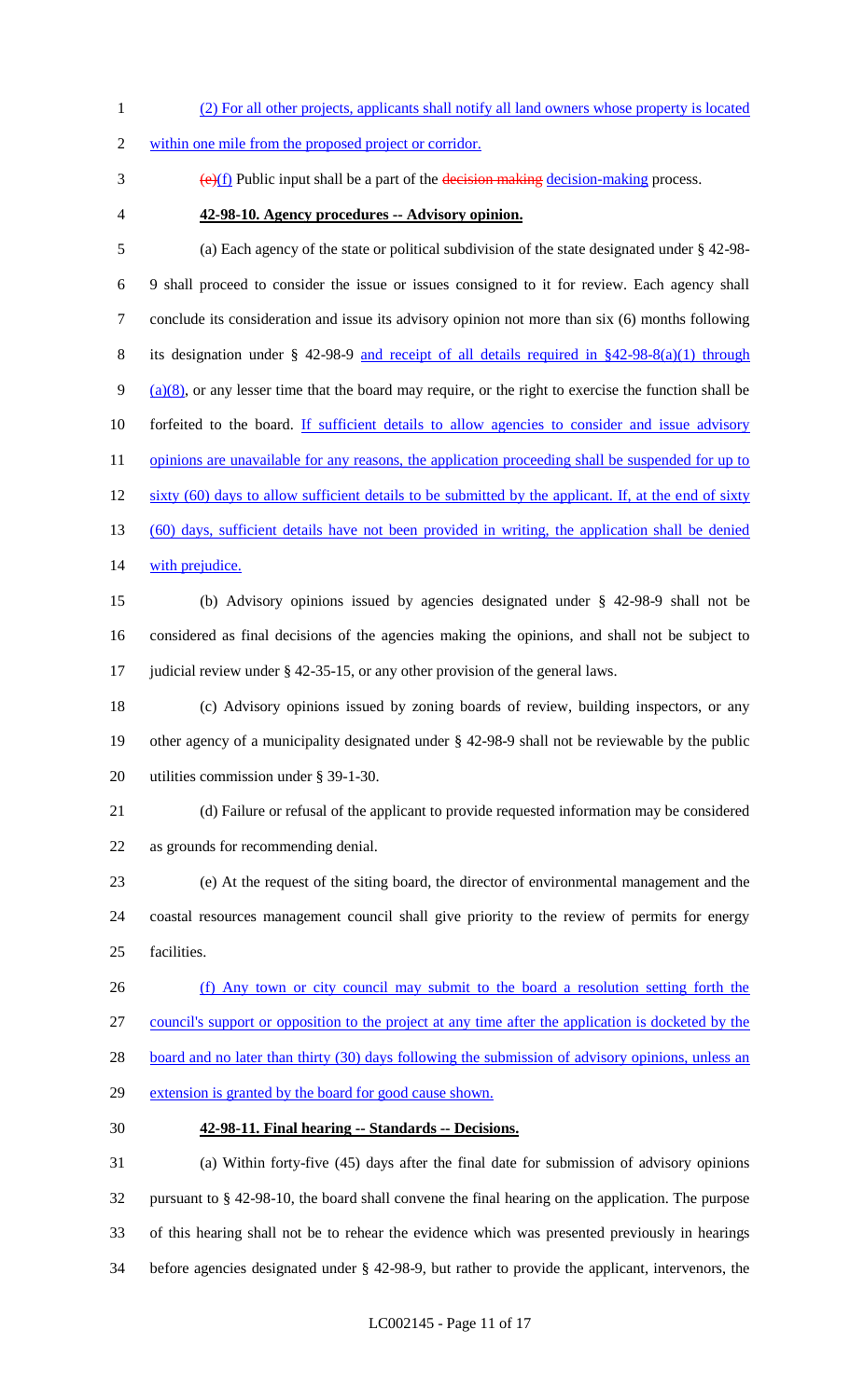public, and all other parties in the proceeding, the opportunity to address in a single forum, and from a consolidated, statewide prospective, the issues reviewed, and the recommendations made in the proceedings before the agencies designated under § 42-98-9. The board at this hearing may, at its discretion, allow the presentation of new evidence by any party, including intervenors, as to the issues considered by the agencies designated under § 42-98-9. The board may limit the presentation of repetitive or cumulative evidence. The hearing shall proceed on not less than thirty (30) days' notice to the parties and the public, shall be concluded not more than sixty (60) days following its initiation, and shall be conducted expeditiously.

 (b) The board shall issue a decision granting a license only upon finding that the applicant has shown that:

 (1) Construction of the proposed facility is necessary to meet the needs of the state and/or region for energy of the type to be produced by the proposed facility.

- (2) The proposed facility is cost-justified, and can be expected to produce energy at the lowest reasonable cost to the consumer consistent with the objective of ensuring that the construction and operation of the proposed facility will be accomplished in compliance with all of the requirements of the laws, rules, regulations, and ordinances, under which, absent this chapter, a permit, license, variance, or assent would be required, or that consideration of the public health, safety, welfare, security and need for the proposed facility justifies a waiver of some part of the requirements when compliance cannot be assured.
- (3) The proposed facility will not cause unacceptable harm to the environment and will enhance the socio-economic fabric of the state.
- (c) The board shall not issue a decision granting a license to any applicant unless the board has thoroughly considered whether construction of the proposed facility will adversely 24 impact the ability of the state to achieve the carbon-emissions-reduction goals set forth in §42- $25 \quad 6.2 - 2(a)(2)$ .
- 26 (d) Prior to the making of a decision, the board shall take into consideration any town or city council resolution regarding the application. Where a host community is already burdened by 28 one or more fossil fuel energy facilities of eighty megawatts (80 MW) or more, the board shall
- 29 abide by the town or city council's wishes with regard to a proposed new facility, unless the board
- is presented with clear and convincing evidence to the contrary.
- (e) Where multiple EFSB applications relate to a single project, the board shall consider
- 32 the cumulative impacts of the related applications.
- 33  $\left(\frac{e}{f}\right)$  Within sixty (60) days of the conclusion of the final hearing the board shall issue its final decision on the application. A decision in favor of the application shall constitute a granting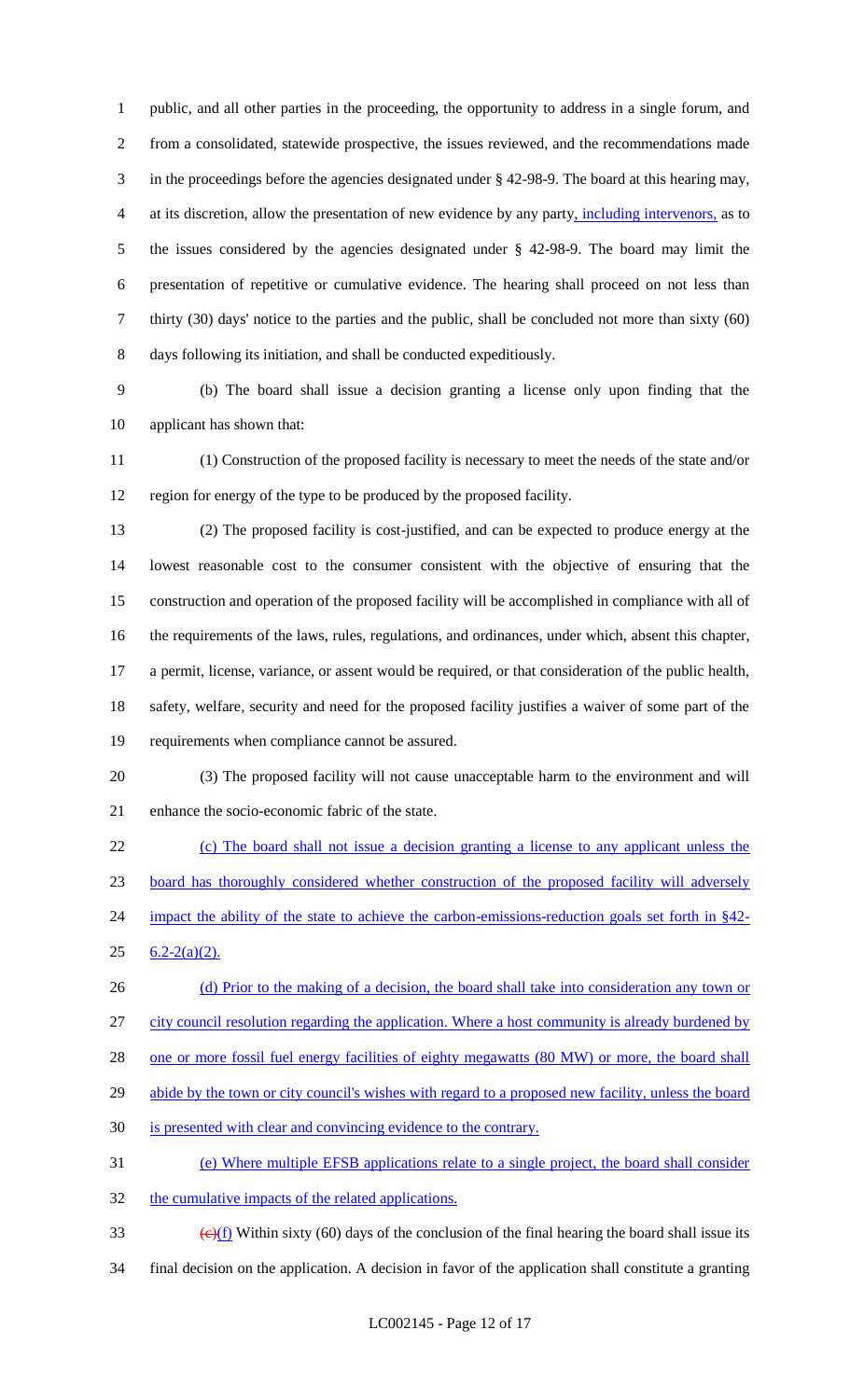of all permits, licenses, variances, or assents, which under any law, rule, regulation, or ordinance of the state or of a political subdivision thereof which would, absent this chapter, be required for the proposed facility. The decision may be issued requiring any modification or alteration of the proposed facility, and may be issued on any condition the board deems warranted by the record, and may be issued conditional upon the applicant's receipt of permits required by federal law. The board's decision shall explicitly address any resolution from a host community, and each of the advisory opinions received from agencies, and the board's reasons for accepting, rejecting, or modifying, in whole or in part, any of those advisory opinions. The board shall, within ten (10) days of granting a license, with or without conditions, deliver the decision to the speaker of the Rhode Island house of representatives, and the president of the Rhode Island senate.

#### **42-98-12. Appeals and judicial review.**

 (a) The licensing decision issued by the siting board shall constitute the sole, final, binding, and determinative regulatory decision within the state for the purposes of siting, building, operating, or altering a major energy facility.

15 (b) Any person aggrieved by a decison of the board may within ten (10) twenty (20) days 16 from the date of ratification of the decision, obtain judicial review of the decision in the manner 17 and according to the standards and procedures provided in chapter 5 of title 39 appeal the 18 decision to the Rhode Island supreme court by filing a notice of appeal with the board and the 19 Rhode Island supreme court.

#### **42-98-16. Violations.**

 (a) Failure to comply with any promulgated board rule, regulation, requirement or procedure for the licensing of energy facilities shall constitute grounds for suspension or dismissal, with or without prejudice in its discretion, of licensing proceedings, provided that the applicant shall have a reasonable opportunity to show cause for and remedy the lack of compliance.

 (b) Failure to comply with any provision, condition or limitation contained in a board license to site, build, or alter a major energy facility and/or failure to comply with a board cease and desist order and/or a board order to remedy a non-complying action shall be grounds for suspension or revocation of the license, and/or shall be punishable by a fine of not more than twenty thousand dollars (\$20,000) fifty thousand dollars (\$50,000). Each day of continuing noncompliance shall be considered a separate violation and so punished.

 (c) The board may require the licensee to maintain those records as are reasonable and necessary to monitor compliance with license provisions, and shall have the authority to enter onto the property of licensees to investigate complaints of noncompliance and to perform routine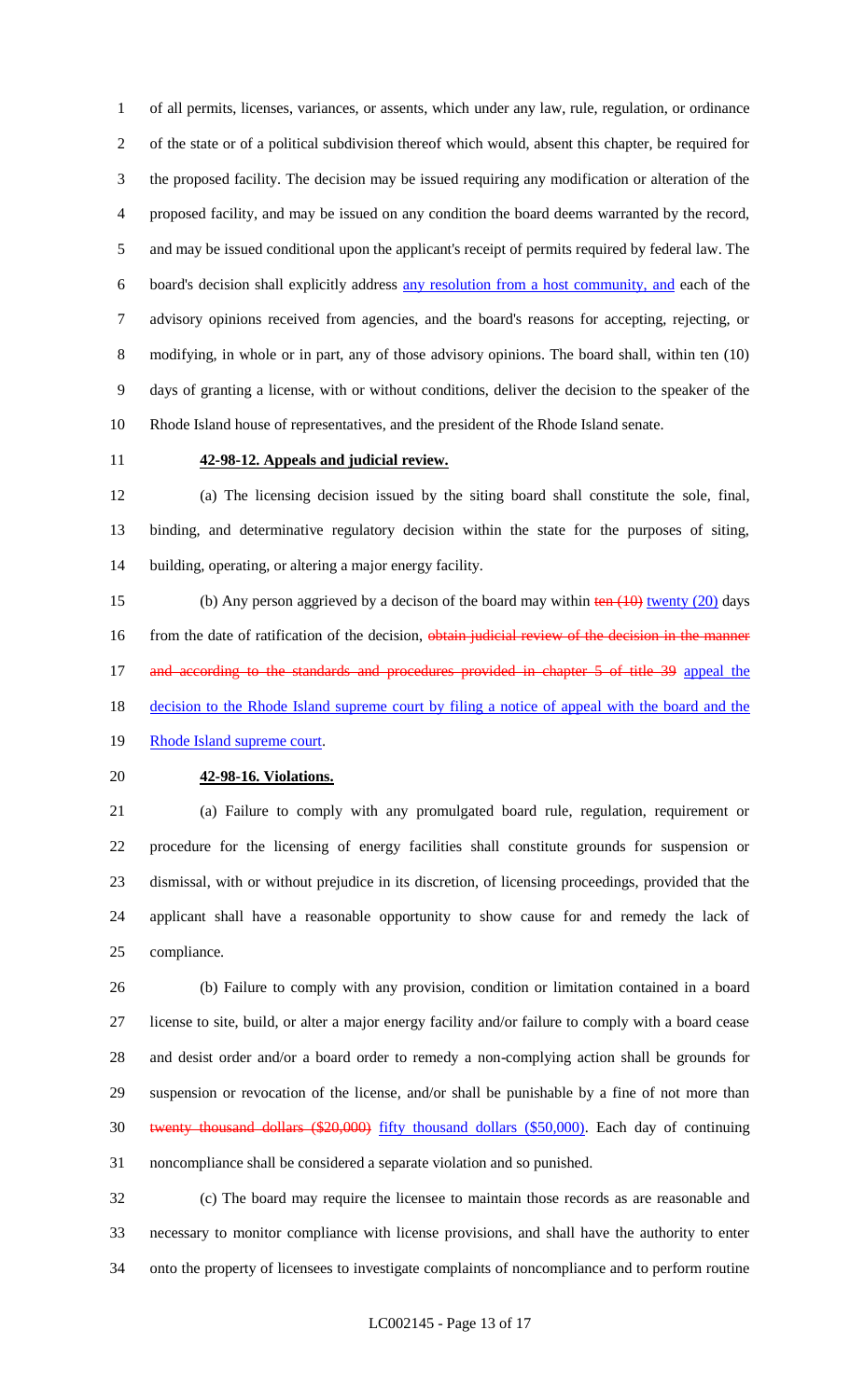inspections.

2 (d) The board shall take reasonable steps to ensure each facility for which a certificate has been issued is constructed, maintained, and operated in compliance with such certificate and any other standard established pursuant to this chapter. The board may designate officials or staff of any state agencies as its agents for the purposes of investigating complaints, performing routine maintenance functions and issuing written cease and desist orders. (e) Any license may be revoked or suspended for any materially false statement in the

application or supplemental submissions by the applicant when a true answer would have

warranted the board's refusal to issue a license in the first instance.

 (f) Civil proceedings to enforce this chapter may be brought by the Rhode Island attorney 11 general's office or any host community in the superior court.

 (g) Nothing in this chapter shall preclude a host community from enforcing municipal 13 ordinances, levying fines, or pursuing any other legally available enforcement remedies, unless 14 such ordinances are in direct conflict with a certificate or license issued by the board.

#### **42-98-17. Appropriation, fees and grants.**

 (a) There is created an account to be known as the "energy facility siting account", an account within the public utilities commission in the general fund, hereinafter referred to as the "account", for the purpose of providing the financial means for the board to purchase materials and to employ on a contract or other basis legal counsel, official stenographers, engineers, accountants, and expert witnesses and for other necessary expenses of the board in investigations and hearings on applications for licensure under this chapter. The general assembly shall annually appropriate to the account the amounts as may be required to bring the balance of the account to the sum of one hundred thousand dollars (\$100,000); provided, however, that if at June 30 in any year the balance in the account shall be in excess of one hundred thousand dollars (\$100,000), the amount of the excess shall be transferred to the general account of the state. The controller is authorized and directed to draw his or her orders upon the general treasurer for the payment from the account of the sums as may be required from time to time upon receipt by the controller of proper vouchers approved by the chairperson of the board or the secretary.

 (b) The board shall be authorized to establish reasonable fees for investigations, applications and hearings. Applicants shall pay those fees in full prior to the hearing process commencing unless the board agrees to an alternative payment schedule. All fees collected by the board shall be deposited with the general treasurer and appropriated to the board. The state controller is authorized and directed to draw his or her orders upon the general treasurer for payment of any sum or sums as may be necessary from time to time and upon receipt by him or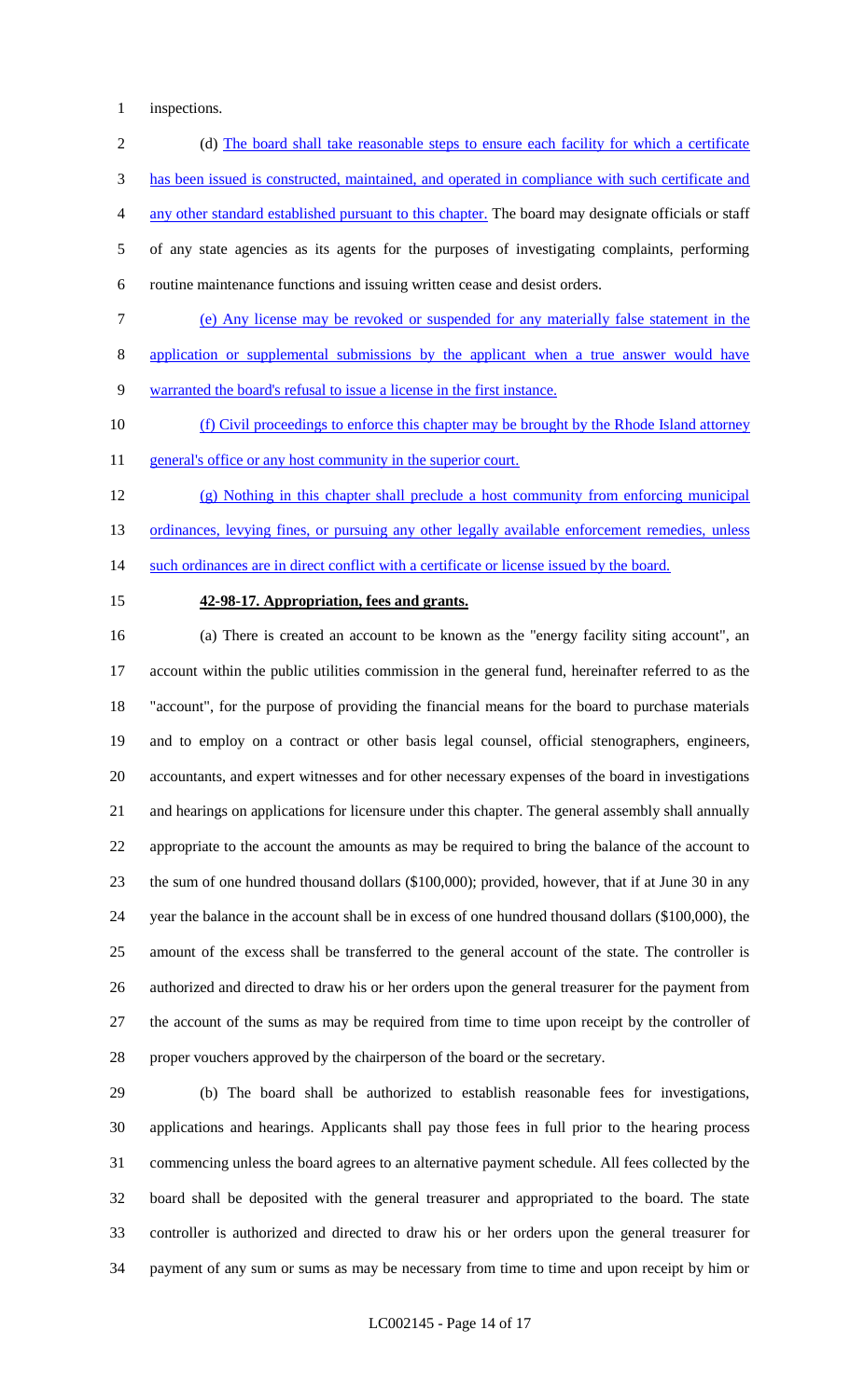her of authenticated vouchers presented by the coordinator of the board.

 (c) All moneys collected by the chairperson or the secretary pursuant to this section shall be paid by him or her monthly to the general treasurer to be added to the energy facility siting account.

 (d) Failure of the applicant to pay expenses lawfully assessed by the board shall constitute grounds for suspension of licensing proceedings or revocation of any license granted, until the applicant has paid the expenses.

 (e) The board shall be empowered to draw upon this account and to distribute monies from the fees to and bodies of state and local government participating in licensing actions or acting as the board's agents for the purposes of insuring compliance with license provisions and for employing staff or consultants and for carrying out the provisions of this chapter.

 (f) The board shall be authorized to receive any grants made for the purpose of planning for or regulating the siting of energy facilities and to disburse and administer the grants under the terms of the grants.

- (g) The board shall not issue a license to build a new fossil-fuel electric generating 16 facility unless the applicant demonstrates it has satisfied the following requirements:
- (1) Applicant shall provide adequate funds for the host community fire marshal to retain
- 18 at least one special inspector to assist the host community fire marshal, for the duration of the

19 construction project; and

(2) Applicant shall provide adequate funds to be used in the training of local public safety

and emergency management personnel in the host community, including quasi-municipal

corporations within the host community, and personnel from neighboring communities which

- would likely provide mutual aid within the host community, on the complex issues of electric
- 24 generating facility construction and operation.
- (h) The special inspector retained under subsection (g) of this section shall:
- 26 (1) Be approved by the board and not otherwise employed or financially involved in the

construction or operation of the facility; have knowledge and field experience in electric

- 28 generating facility construction; and
- 29 (2) Assist the local fire marshal with review and approval of an appropriate safety plan
- for the electric generating facility; and conduct inspections during construction of the facility to
- ensure compliance with certificates and safety standards.
- **42-98-20. Informational filings.**
- (a) To assist the board in achieving the policy objectives set forth in § 42-98-2, the owners of any proposed energy facility, whether or not the facility qualified as a major energy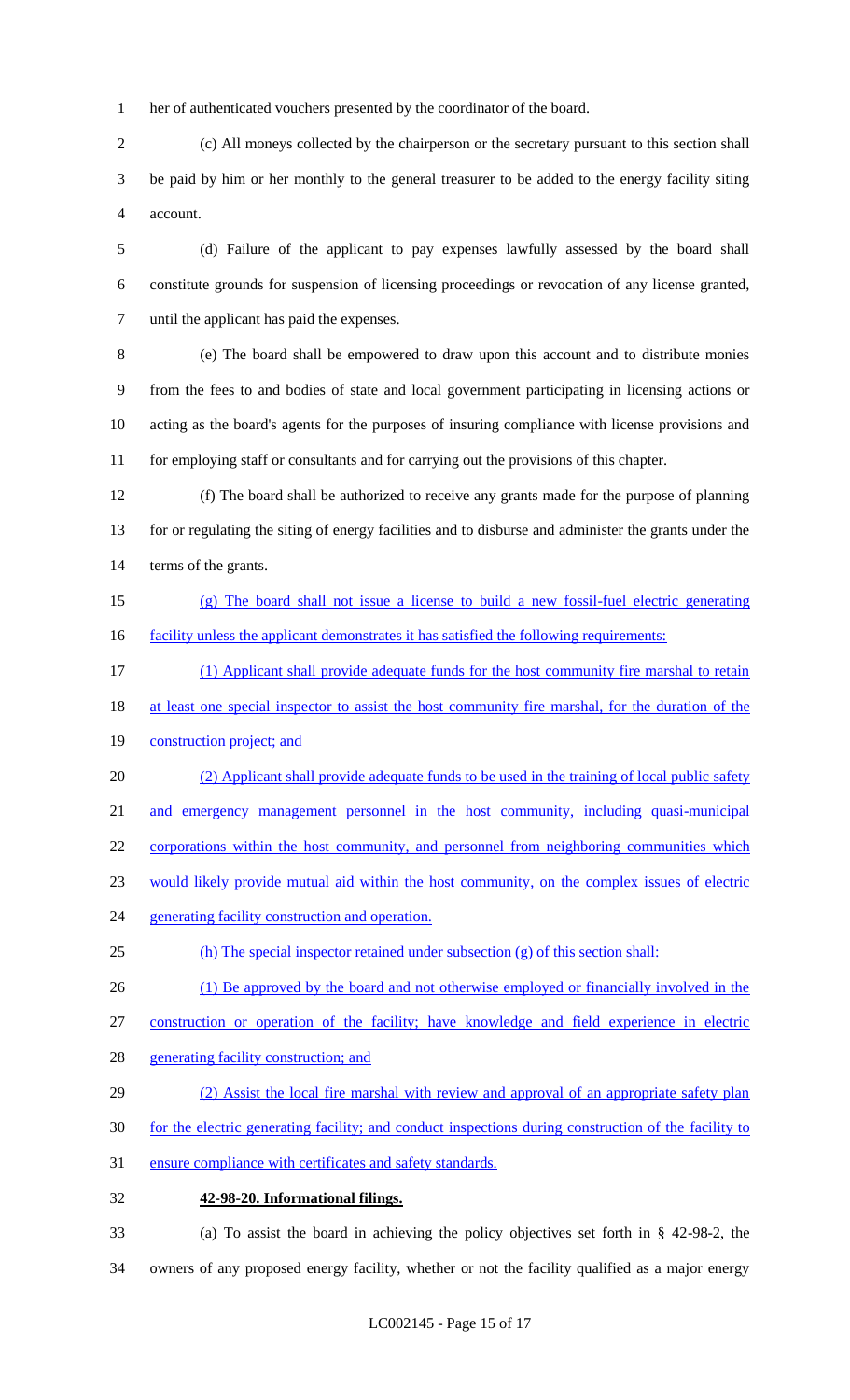facility, shall make an informational filing with the board at the time of first application to any other agency, board, council, or commission of the state or political subdivision of the state required to issue a permit, license, assent, or variance in order for the siting, construction, or alteration of the facility to proceed. Copies of any informational filing shall be provided to the councils of the towns and cities affected by the proposed facility within seven (7) days of filing with the board.

(b) The informational filing shall contain at least the following:

- (1) Identification of the proposed owner(s) of the facility, including identification of all
- affiliates of the proposed owners, as the term is defined in § 39-3-27.
- (2) Detailed description of the proposed facility, including its function and operating
- characteristics, and complete plans as to all structures, including underground construction and
- transmission facilities, underground or aerial, associated with the proposed facility.
- SECTION 2. This act shall take effect upon passage.

#### ======== LC002145 ========